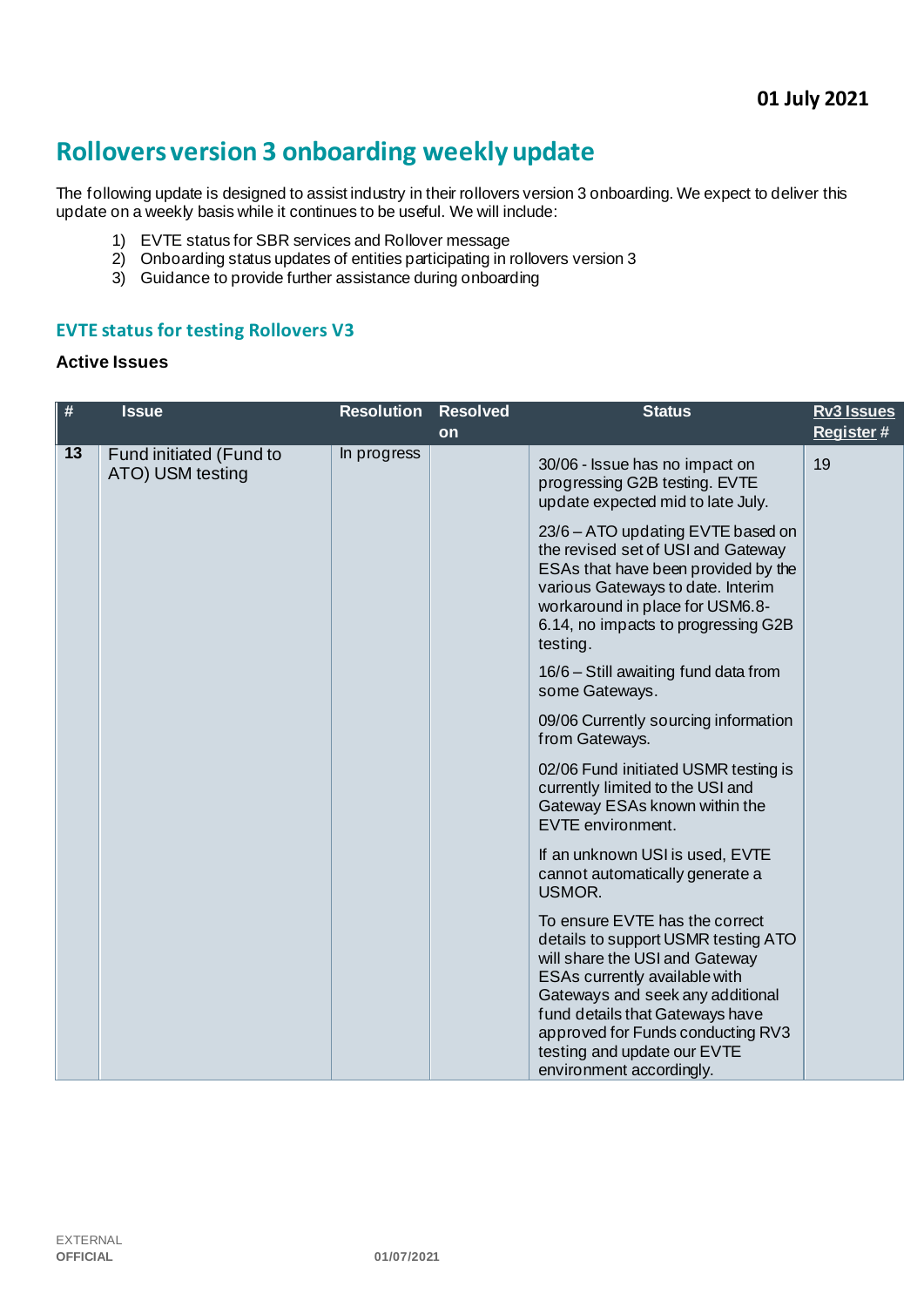#### EXTERNAL **OFFICIAL 01/07/2021**

|  | 01/07/2021 |  |
|--|------------|--|

|  | <b>Closed Issues</b> |  |
|--|----------------------|--|
|--|----------------------|--|

| #               | <b>Issue</b>                                                                                                                                                                                                                                     | <b>Resolution</b>                                                                                                                                                                                                                                                                                                                                                                                                                                                                                                                                             | <b>Resolved on</b>  | Rv3<br><b>Issues</b><br><b>Register</b><br># |
|-----------------|--------------------------------------------------------------------------------------------------------------------------------------------------------------------------------------------------------------------------------------------------|---------------------------------------------------------------------------------------------------------------------------------------------------------------------------------------------------------------------------------------------------------------------------------------------------------------------------------------------------------------------------------------------------------------------------------------------------------------------------------------------------------------------------------------------------------------|---------------------|----------------------------------------------|
| 14              | 03.06.2021<br><b>Schematron incorrectly</b><br>applying USM validation<br>on an RTR message.                                                                                                                                                     | 11/06 Updated schematron and published on the<br>$\bullet$<br>software developers website.<br>09/06 Discrepancy identified between the taxonomy<br>$\bullet$<br>in MIG V3 and the latest version of the schematron<br>where validation was incorrectly conducted on the<br>Unclaimed Superannuation Money. Date field, as part<br>of an RTR message.<br>The schematron has been updated to align with<br>MIG V3 and address USM validation issues. The<br>updated version has been scheduled for external<br>publication (estimated availability from 11/06). | 11 June 2021        | 20                                           |
| 12              | 12.05.2021<br>G2B test scenario USM 6.6<br>currently unavailable to<br>test.                                                                                                                                                                     | 18/05 System fix deployed and confirmed<br>$\bullet$<br>successful. USM6.6 available for testing.<br>12/05 USM6.6 - currently under investigation.<br>$\bullet$                                                                                                                                                                                                                                                                                                                                                                                               | 18 May 2021         | 18                                           |
| 11              | 04.05.2021<br>G2B test scenario USM 6.7<br>currently unavailable to<br>test.                                                                                                                                                                     | 18/05 System fix deployed and confirmed<br>$\bullet$<br>successful. USM6.7 available for testing.<br>11/05 USM6.7 - investigation complete, fix<br>$\bullet$<br>identified. Anticipate test will be available from<br>18/05.<br>04/05 Issues identified with test scenario USM6.7.<br>$\bullet$                                                                                                                                                                                                                                                               | 18 May 2021         | 17                                           |
| 10 <sub>1</sub> | 25.03.2021<br><b>Provision of updated</b><br>sample payload data                                                                                                                                                                                 | 29/04 - Rollover Sample Message Instances<br>$\bullet$<br>(payload samples) published and available at:<br>https://softwaredevelopers.ato.gov.au/rolloverV3                                                                                                                                                                                                                                                                                                                                                                                                   | 29 April 2021       | 16                                           |
| 9               | 26.04.2021<br><b>RASOR incorrectly setting</b><br>identifier scheme values<br>for TFN and ID.                                                                                                                                                    | 29/04 - Fix confirmed successful.<br>$\bullet$<br>28/04 – Fix identified and deployed on 28 April.<br>Reissued test on 28 April. Resolution pending<br>confirmation of successful fix.<br>26/04 - EVTE issue identified for investigation.<br>$\bullet$<br>RASOR being rejected at Gateway due to invalid<br>event item scheme parameter value.                                                                                                                                                                                                               | 29 April 2021       | 15                                           |
| 8               | 01.04.2021<br><b>Internal ATO factors</b><br>affecting the information in<br>our test data for P2P (both<br><b>B2B and G2B including in</b><br>EVTE) are currently being<br>considered and are likely<br>to require updates to our<br>test data. | 23/04 EVTE refresh completed and testing<br>$\bullet$<br>recommenced.<br>14/04 Updated test data published.<br>$\bullet$                                                                                                                                                                                                                                                                                                                                                                                                                                      | 23 April 2021       | 13                                           |
| $\overline{7}$  | 12.02.2021<br><b>Recent whitelist</b><br>configuration and<br>certificate changes<br>introduced connection<br>errors impacting one<br>gateway.                                                                                                   | 25/2: Data fix implemented on 23 February. Fix<br>$\bullet$<br>verified with impacted gateway.                                                                                                                                                                                                                                                                                                                                                                                                                                                                | 23 February<br>2021 | $\overline{7}$                               |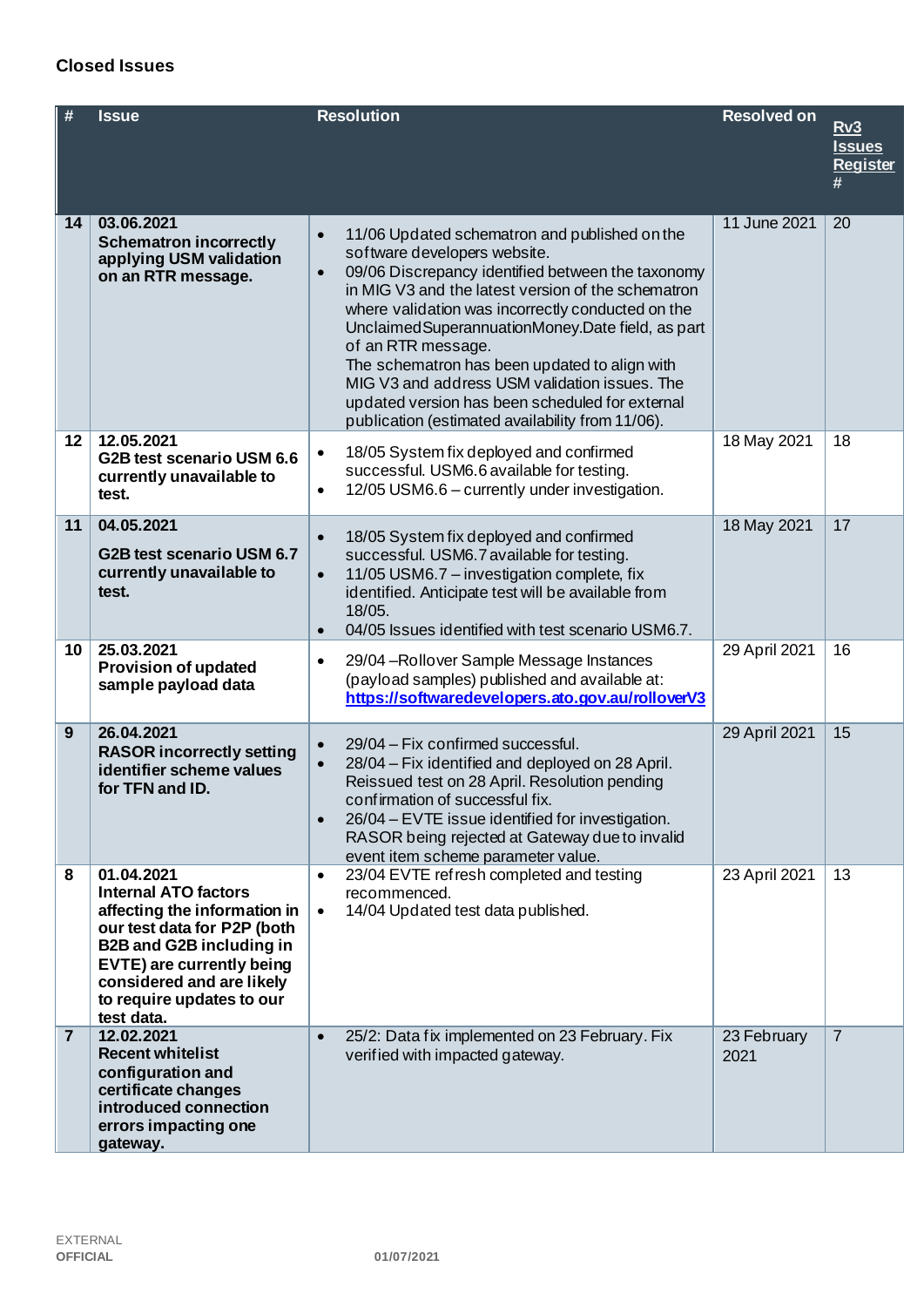| $6\phantom{1}6$ | 10.02.2021<br><b>EPF test scenario for</b><br><b>SMSF missing the SMSF</b><br>Alias in the ebMS header<br>properties<br>Identified through<br>interoperability testing<br>Root cause: EPF code<br>$\bullet$<br>regressed since the<br>original EVTE<br>deployment.<br>Issue does not impact<br>$\bullet$<br>EPF test scenarios for<br>APRA funds.<br>Code remediation in<br>progress.                                | Remediation to restore correct code for EPF test<br>$\bullet$<br>scenarios with SMSF test data<br>25/2: Deployed to EVTE on 20 February, fix being<br>$\bullet$<br>verified with impacted Gateway<br>2/3: Fix verified.<br>$\bullet$ | 20 February<br>2021         | 6              |
|-----------------|----------------------------------------------------------------------------------------------------------------------------------------------------------------------------------------------------------------------------------------------------------------------------------------------------------------------------------------------------------------------------------------------------------------------|--------------------------------------------------------------------------------------------------------------------------------------------------------------------------------------------------------------------------------------|-----------------------------|----------------|
| 5               | 4.02.2021<br><b>RA with SMSF Test</b><br>scenario was not<br>previously enabled.<br>Test data was enabled 4<br>February - scenario has<br>been tested successfully.                                                                                                                                                                                                                                                  | RA Test scenarios with SMSF data enabled on 4<br>$\bullet$<br>February.                                                                                                                                                              | 4 February<br>2021          | 5              |
| 4               | <b>EPF Test Scenarios in</b><br><b>EVTE updated with SMSF</b><br>data<br>Additional SMSF data for<br>$\bullet$<br><b>EPF</b> test scenarios<br>circulated to industry<br>representatives (GOM,<br>ASP and gateways<br>currently testing) for<br>review, with no feedback<br>received by 4 February<br>2021.<br>EVTE updated to align<br>$\bullet$<br>with EPF SMSF data<br>shared for consultation<br>on 4 February. |                                                                                                                                                                                                                                      | 4 February<br>2021 (hotfix) | $\overline{4}$ |
| $\mathbf{3}$    | 29.01.2021<br>[Defect] EVTE Test<br>Harness unavailable on 20<br>Jan 2021 preventing<br>testing of RA<br>Caused by internal<br>$\bullet$<br>environment issue<br>impacting outbound<br>messages.<br>Resolved by the end of<br>$\bullet$<br>the day on 29 Jan 2021.                                                                                                                                                   | Resolved by the end of the day.<br>$\bullet$                                                                                                                                                                                         | 29 January<br>2021          | $\overline{3}$ |
| $\mathbf{2}$    | 15.01.2021<br>[Defect] EPF ContextID<br>greater than 40 characters<br>issue<br>Identified through<br>$\bullet$<br>interoperability testing.<br>Scenario has been<br>$\bullet$<br>tested successfully with<br>an EPF for an APRA<br>fund.                                                                                                                                                                             | EPF ContextID reduced to a value less than 40<br>$\bullet$<br>characters.                                                                                                                                                            | 2 February<br>2021 (hotfix) | 2              |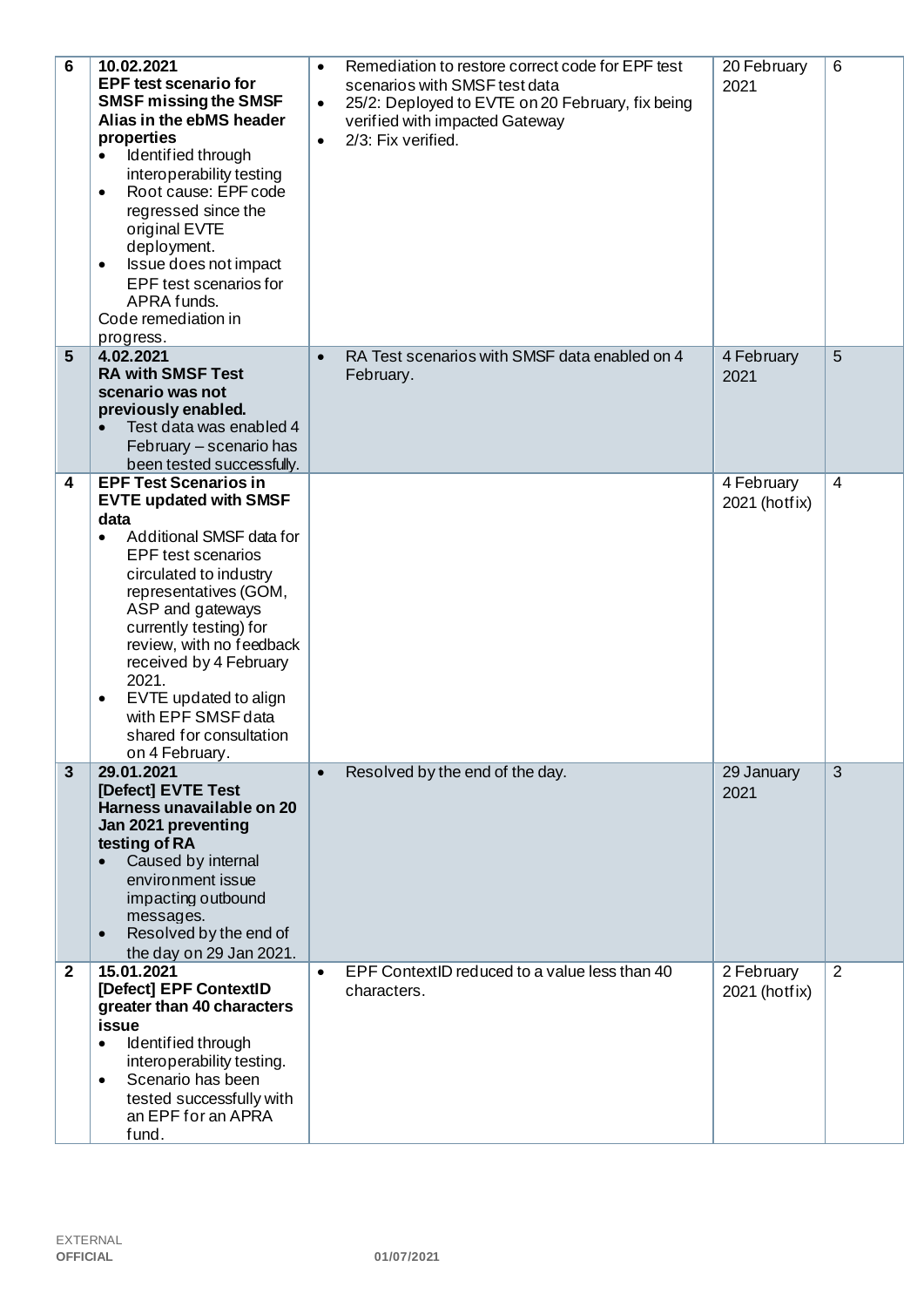| 15.12.2021<br>[Defect] RA and RAS<br>sample payloads<br>contained 8 digit TFNs<br>instead of 9 digit TFNs<br>Identified through early<br>$\bullet$<br>review of RA test files<br>provided.<br>Shared with ATO on 15<br>$\bullet$<br>Dec 2021<br>RA and RAS data change | $\bullet$ | RA and RAS test scenarios updated with 9- digit<br>TFNs. | 4 January<br>2021 (hotfix) | 1 |
|------------------------------------------------------------------------------------------------------------------------------------------------------------------------------------------------------------------------------------------------------------------------|-----------|----------------------------------------------------------|----------------------------|---|
| release on 4th Jan to EVTE.                                                                                                                                                                                                                                            |           |                                                          |                            |   |

#### **EVTE status by test scenario grouping** *(no change from last update)*

|                 | <b>Test scenario group</b>                              | <b>Status</b>            |
|-----------------|---------------------------------------------------------|--------------------------|
| 1               | ATO initiated USM Rollover Request                      | <b>Available to test</b> |
| $\overline{2}$  | Gateway respond to Test 1 with USMOR                    | <b>Available to test</b> |
| 3               | Gateway initiate USM Rollover Request                   | <b>Available to test</b> |
| $\overline{4}$  | ATO respond to Test 3 with USMOR (automatic)            | <b>Available to test</b> |
| 5               | ATO initiate EPF for APRA to APRA (no gateway response) | <b>Available to test</b> |
| 6               | ATO initiate EPF for SMSF to SMSF (no gateway response) | <b>Available to test</b> |
| $\overline{7}$  | ATO initiate EPF for APRA to SMSF (no gateway response) | <b>Available to test</b> |
| 8               | ATO initiate EPF for SMSF to APRA (no gateway response) | <b>Available to test</b> |
| 9               | ATO initiate S20c Request                               | <b>Available to test</b> |
| 10              | Gateway respond to Test 9 with S20c Error Response      | <b>Available to test</b> |
| 11              | ATO initiate RA Request                                 | <b>Available to test</b> |
| 12 <sup>2</sup> | Gateway respond to Test 11 with RAER                    | <b>Available to test</b> |
| 13              | Gateway initiate RAS Request                            | <b>Available to test</b> |
| 14              | ATO respond to Test 13 with RASOR (automatic)           | <b>Available to test</b> |
| 15              | ATO initiate RA Request for SMSF                        | <b>Available to test</b> |
| 16              | Gateway respond to Test 15 with RAER for SMSF           | <b>Available to test</b> |
| 17              | Gateway initiate RAS Request for SMSF                   | <b>Available to test</b> |
| 18              | ATO respond to Test 17 with RASOR (automatic) for SMSF  | <b>Available to test</b> |

#### **EVTE testing progress** *(no change from last update)*

*(Gateway EVTE testing progress reflects completion of the 18 testing groups above)*

• All gateways have now completed testing.

# **Gateway to gateway interoperability testing (update provided by GNGB)** *(no change from last update)*

• All gateways have completed gateway to gateway interoperability testing for Rollovers v3.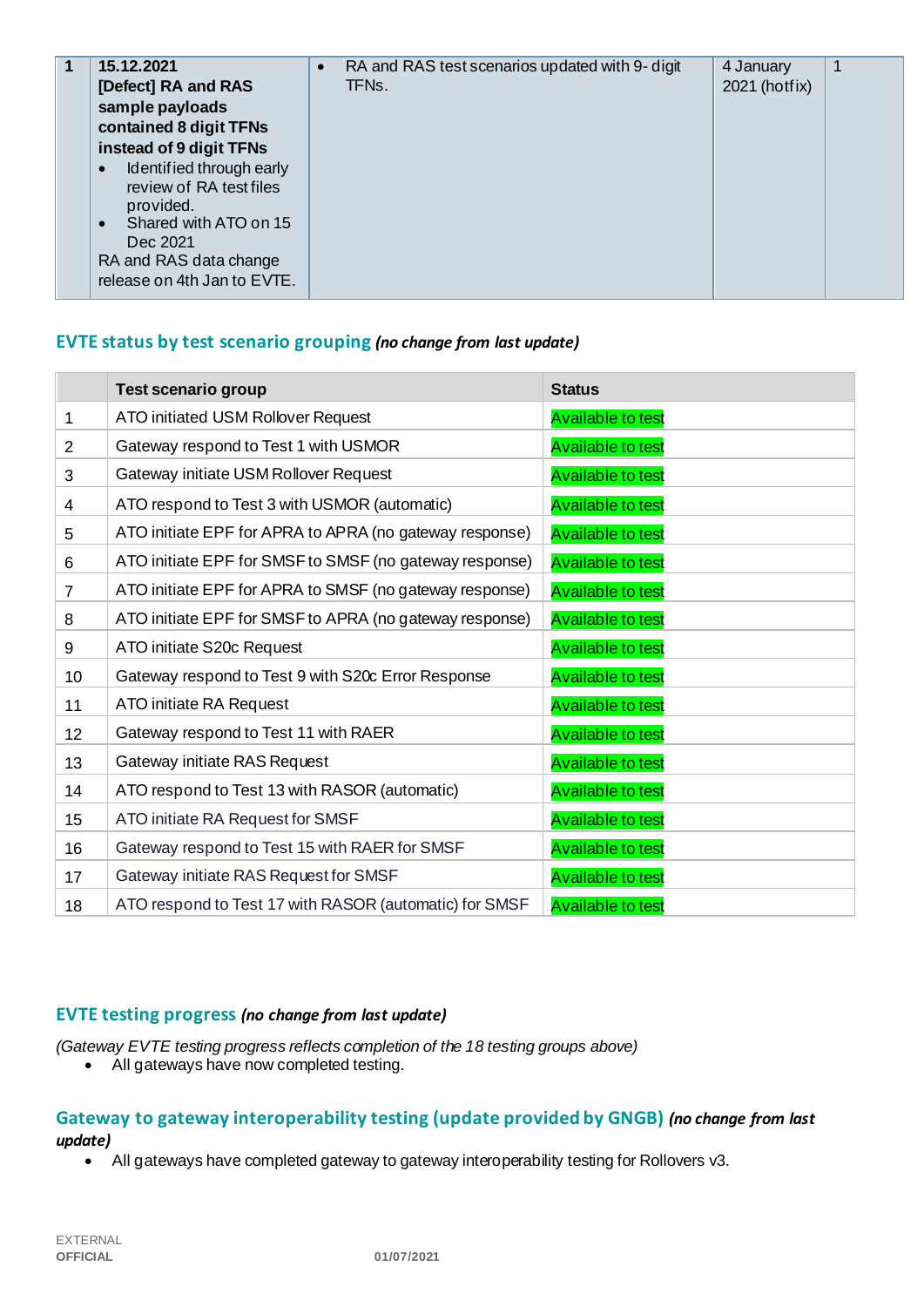# **EVTE status for SVS and SMSFmemberTICK Service**

- May 2020 full suite of SVS and SMSF verification services available in EVTE
- Seven DSPs have been whitelisted for SMSFVRFY.
- Two DSPs have been whitelisted for SMSFMBRVRFY.
- Seven other DSPs are currently testing
- No issues have been identified requiring changes.

# **B2B Testing**

- Cohort 1 commenced Tuesday 15 June.
	- $\circ$  One fund administrator and two APRA funds have completed their testing with the SMSF provider to date. There are an additional three APRA funds currently undertaking this testing.
	- $\circ$  One fund administrator and two APRA funds using different gateways have successfully completed end-to-end testing with each other. There are an additional three APRA funds currently undertaking this testing.
	- o Cohort 1 is scheduled to end on 2 July 2021.
- Cohort 2 commences on Monday 5 July.
	- $\circ$  Invites to the daily stand ups for the duration of this cohort have been issued and invites have been extended to the relevant gateway providers.

# **G2B Testing**

- Three funds/administrators/digital service providers (DSPs) have fully completed their G2B testing
- Nine funds/administrators/DSPs are currently undertaking G2B testing, one of which is only awaiting completion of the G2B test matrix in order to exit the G2B test phase.

#### **Testing support documentation**

- Rollover v3 progressively released into EVTE through July to October 2020
- Conformance suite scenarios and test data for RA, RAS and EPF (initial version) was released on 12 December 2020 (standard monthly cycle)
- USM Reason Code taxonomy change was released on 12 December 2020 as planned (standard monthly cycle)
- RA & RAS ProductType Code taxonomy change was released in EVTE 16 January 2021 as planned (standard monthly cycle)
- [Rollover v3 Conformance testing guide](https://softwaredevelopers.ato.gov.au/rolloverV3) was updated to include Rv2 scenarios and published on 1 April 2021
- [SuperStream Rollovers V3 Test Data Scenario](https://softwaredevelopers.ato.gov.au/sites/default/files/2021-04/SuperStream_RolloversV3_Test_Data_Scenario_V1.0.xlsx) spreadsheet was updated to include new test data (see active issue 8) and released on 12 April 2021
- Rollover v3 Conformance testing quide was updated to align testing scenarios, latest version (v0.8) published on 29 April 2021
- [Rollover Sample Message Instances](https://softwaredevelopers.ato.gov.au/rolloverV3) (payload samples) published 29 April 2021
- [MAAS Conformance Suites and payloads](https://standardbusinessreporting.sharefile.com/home/shared/fod63f12-7bbb-4c61-96e7-33dc9eae4d9a) published in SBR Sharefile 06 May 2021
- MAAS EVTE code deployed and DSPs re-whitelisted 10 May 2021
- [SMSF Alias Lookup Table](https://softwaredevelopers.ato.gov.au/supervalidationservices) published 10 May 2021
- [MATS Conformance Suites and payloads](http://standardbusinessreporting.sharefile.com/) published in SBR Sharefile 18 May 2021.
- [SuperStream Rollovers V3 Test Data Scenario V1.1](https://softwaredevelopers.ato.gov.au/sites/default/files/2021-06/SuperStream_RolloversV3_Test_Data_Scenario_V1.1-1.xlsx) spreadsheet was updated to remove invalid scenarios and provide clarity on expected outcomes, published 11 June 2021.
- [Rollover Schematron v3.0 20210607](https://softwaredevelopers.ato.gov.au/sites/default/files/2021-06/Rollover_SPRROL.0003_Schematron_20210607-1.zip), updated to address RTR USM validation issue, published 11 June 2021.
- [Rollovers v3 Implementation and Onboarding Learning and Issues register](https://www.ato.gov.au/uploadedFiles/Content/SPR/downloads/SuperStream_Rollovers_v3_Implementation_and_Onboarding_Learning_Issues_register%20.pdf), published 23 June 2021.
- [Rollover v3 Conformance testing](https://softwaredevelopers.ato.gov.au/sites/default/files/2021-06/Rollover_V3_Conformance_Testing_Guide_version_3.09_Final.pdf) guide V3.09 published 25 June 2021.

#### **ATO Superannuation servicesstatus and maintenance times**

[ATO Superannuation Dashboard Status](https://sses.status.ato.gov.au/) <https://sses.status.ato.gov.au/>

[System maintenance | Australian Taxation Office \(ato.gov.au\)](https://www.ato.gov.au/General/Online-services/System-Maintenance/) <https://www.ato.gov.au/General/Online-services/System-Maintenance/>